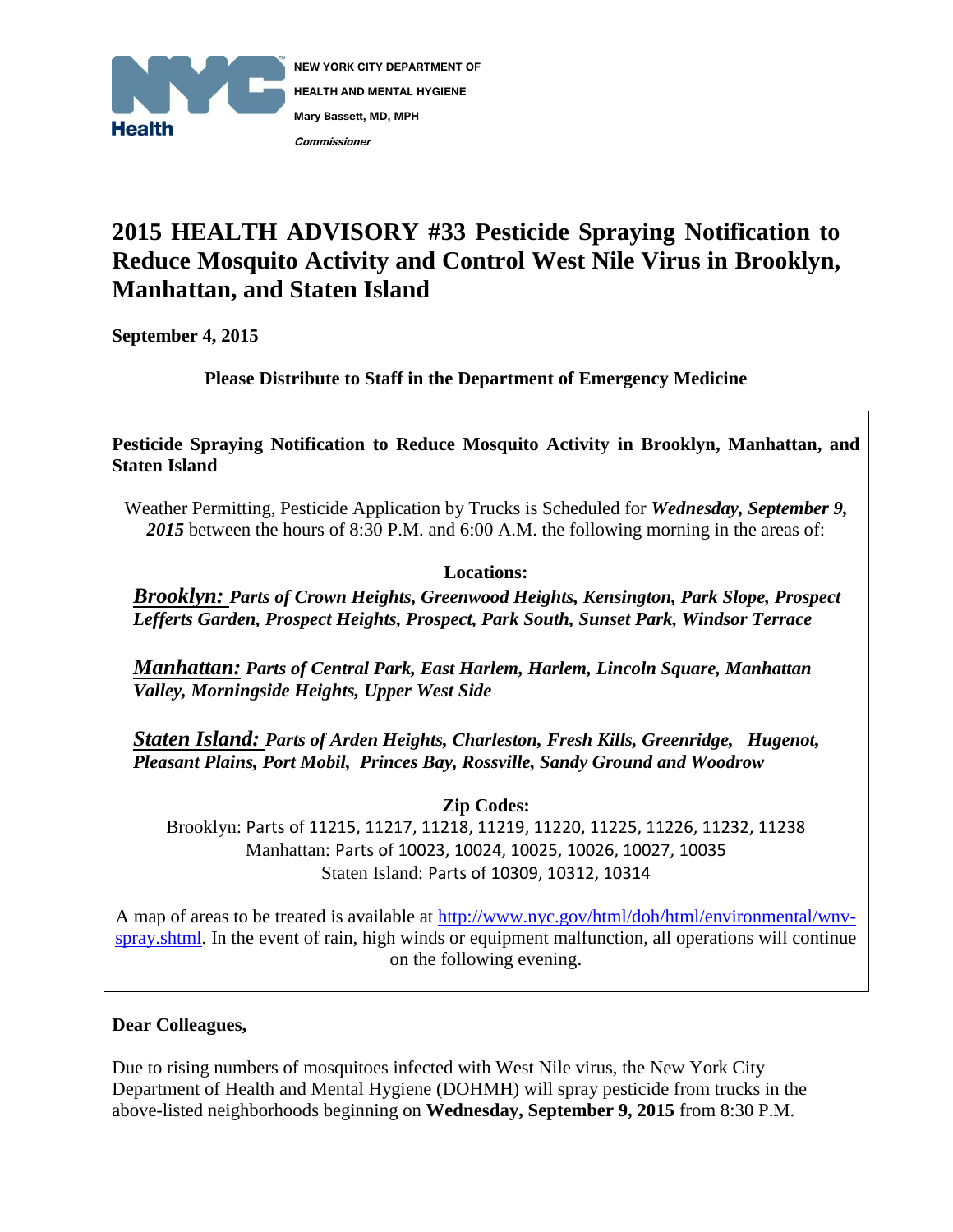through 6:00 A.M. the following morning. If weather does not permit, or equipment malfunctions occur, spraying will be delayed until Thursday, September 10, 2015.

The City will use a very low rate of Anvil<sup>®</sup>  $10 + 10$  ULV containing the pyrethroid phenothrin and the synergist piperonyl butoxide for its adult mosquito control efforts. Thorough environmental review and epidemiologic analyses conducted subsequent to spray events have shown that the public in general is not expected to experience symptoms given the low level of exposure that may occur during the spraying events. Some individuals, however, may be particularly sensitive to ingredients in the pesticides and may experience adverse reactions. Such individuals could experience transient effects, such as skin, eye and mucous membrane irritation, as well as exacerbation of chronic conditions such as asthma or other respiratory conditions. The NYC DOHMH advises persons to stay indoors during the ground spraying of pesticides. For additional information regarding Anvil and other mosquito control products, please see our website at: [http://nyc.gov/health/wnv.](http://nyc.gov/health/wnv)

Also, please call 311 or 646 632 6602 if you would like a copy of the Anvil<sup>®</sup> label and Material Safety Data Sheet (MSDS) faxed or mailed to your office.

**We encourage physicians to seek consultation with the New York City Poison Control Center (NYC PCC) if they suspect a patient may have pesticide poisoning. A confirmed or suspected pesticide poisoning is reportable under the provisions of the New York City Health Code and the New York State Sanitary Code. Providers must report such poisonings to the NYC PCC at 212-764-7667 (212-POISONS) and to the New York State Department of Health, Pesticide Poisoning Registry (800)-322-6850.**

Please note that the application may be delayed as a result of unfavorable weather conditions (i.e., rain, high winds) or equipment malfunction. For more up-to-date information on the spraying activities, you may call City Information at 3-1-1. Extensive information is also available on the City's website at: [http://nyc.gov/health/wnv.](http://nyc.gov/health/wnv)

As a reminder, physicians and other health care providers play a critical role in the detection and prevention of West Nile virus outbreaks. Now that mosquito activity is increasing, please remind your patients that they can take precautions against mosquito bites and West Nile virus by limiting time outdoors between dusk and dawn in areas with significant mosquito infestations, and by wearing protective clothing and using insect repellents. Mosquito repellents can be effective when applied before going outdoors in areas where mosquitoes are active. Repellents containing the active ingredients picaridin, DEET, oil of lemon eucalyptus or IR3535 are known to be effective in preventing mosquito bites. Always remind patients to use repellents in accordance with the label instructions and in a concentration best suited to the individual.

Additional information on West Nile virus and mosquito control activities may be found on the following websites: NYC DOHMH:<http://nyc.gov/health/wnv> CDC:<http://cdc.gov/ncidod/dvbid/westnile/>

Sincerely,

Qik E. Kam